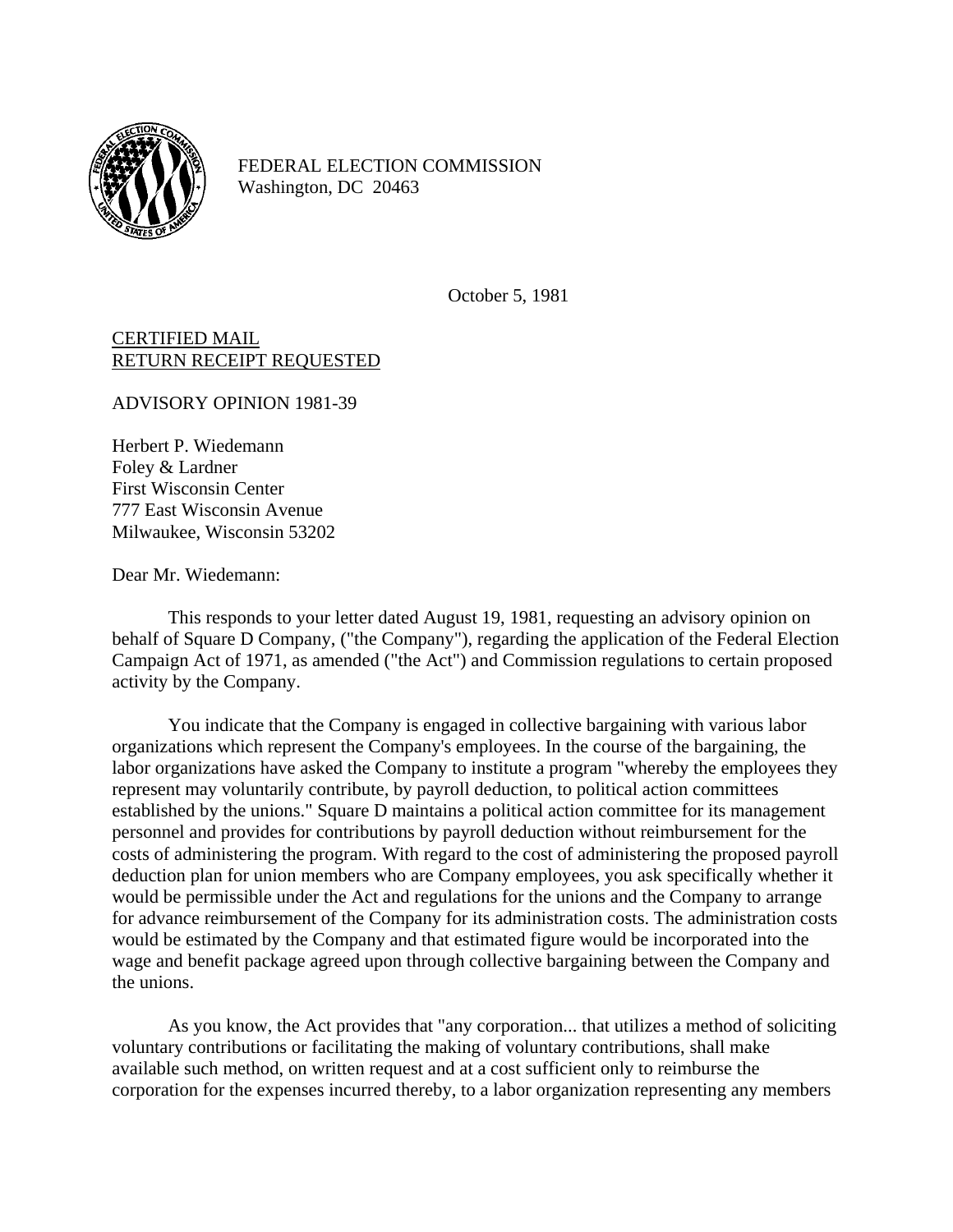working for such corporation...." 2 U.S.C. 441b(b)(6). This statutory provision is implemented by the regulations at 11 CFR 114.5(k). That section provides that any corporation that uses a method of soliciting voluntary contributions for its political fund from its stockholders or executive and administrative personnel and their families shall make that method available to a labor organization representing any members working for the corporation. The regulations further provide that the method shall be made available "at a cost sufficient only to reimburse the corporation for the expenses incurred thereby." 11 CFR 114.5(k). The request indicates the Company is willing to make the payroll deduction plan available to facilitate political contributions by union members employed by the Company.

With regard to the issue of reimbursement of the Company for the costs of administering the payroll deduction plan, the unions and the company are in agreement that the unions should bear the costs of administration. However, the unions propose an alternative to direct reimbursement. This alternative would involve establishing a "reasonable estimate" of administrative costs. That estimated figure would be incorporated into the total economic settlement package with the corporation so that reimbursement of the Company would be accomplished in advance of the commencement of the program.

The Commission considered a similar factual situation in Advisory Opinion 1979-21, copy enclosed. There, a union requested that a corporation establish a payroll deduction program to facilitate voluntary contributions from union members employed by the corporation to the union's political action committee. The union took the position that full reimbursement of administrative costs to the corporation was not required. The corporation, on the other hand, had a stated policy which required that the costs of administering such a program be billed to the union on a regular basis. Thus, it was clear that the corporation and the union were not in agreement with respect to the method and amount of reimbursement required by the Act.

The factual situation in AO 1979-21 is contrasted with the situation presented by this request. Here, Square D and the unions are in agreement that the unions should bear the cost of administering the payroll deduction plan for union members/ employees. The only issue then is whether the Act permits a method of advance payment instead of direct reimbursement of the corporation after the corporation has incurred the costs of making a payroll deduction plan available.

The Commission concludes that the method proposed for advance payment by the union of the costs that will be incurred to administer the payroll deduction program is permissible under the Act. This conclusion is based on Square D's stated agreement to use the described method to obtain payment from the union of the payroll deduction expenses incident to the corporation's administration of payroll deduction on behalf of the union's political fund. In reaching this conclusion, the Commission notes that a corporation necessarily administers any